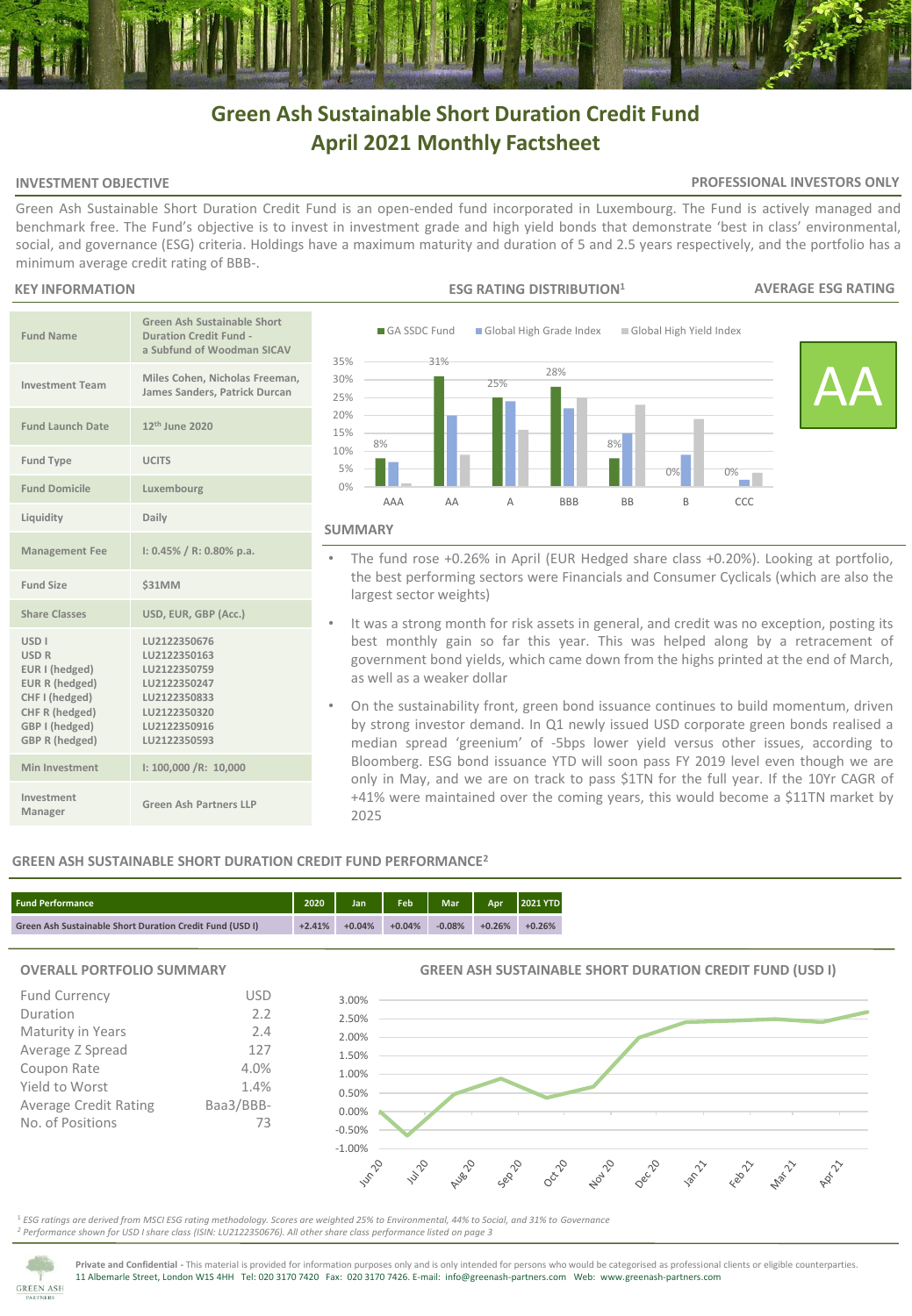## **WEIGHT BY CREDIT RATING**



**WEIGHT BY MATURITY**



#### **SERVICE PROVIDERS**

| Auditor                 | PricewaterhouseCoopers<br>(PWC)                            |
|-------------------------|------------------------------------------------------------|
| Custodian               | Credit Suisse (Lux)                                        |
| Administrator           | <b>Credit Suisse Fund Services</b><br>(Lux)                |
| <b>Paying Agent</b>     | <b>Credit Suisse AG</b>                                    |
| Legal<br>Representative | Credit Suisse AG                                           |
| Management<br>Company   | <b>MultiConcept Fund</b><br>Management S.A<br>(Luxembourg) |





# **FUND UPDATE AND OUTLOOK**

The fund rose +0.26% in April (EUR Hedged share class +0.20%). Looking at portfolio, the best performing sectors were Financials and Consumer Cyclicals (which are also the largest sector weights). Our allocation to industrials also performed well, helped by the recent addition of FirstGroup, which announced the sale of its school bus and First transit divisions for £3.3BN. The bulk of the proceeds will be used to pay down debt, including COVID-19 related emergency loans. EQT Corp received an MSCI ESG rating upgrade from BBB to A in April. Overall, 26% of the portfolio has a strong upward or upward ESG rating trend, and 60% is stable.

It was a strong month for risk assets in general, and credit was no exception, posting its best monthly gain so far this year. This was helped along by a retracement of government bond yields, which came down from the highs printed at the end of March, as well as a weaker dollar.

In terms of credit specific news, we saw idiosyncratic risk rise in China, as Huarong Asset Management delayed the publication of their financial results. As China's largest distressed debt manager, and a popular investment grade bond issuer amongst offshore USD investors, this was a significant shock to the credit markets. The lukewarm expression of support for the state-owned enterprise from the Chinese government caused the bonds to collapse into the 50s and 60s, and there was some contagion in the rest of the \$750BN Chinese offshore bond market. This did not have any impact on the fund which has no direct credit exposure to China.

Looking ahead, we are encouraged by the solid pace of COVID-19 vaccinations in the US, Europe, and the UK which are our main areas of exposure, and we are optimistic about the

prospects of a strong recovery as restrictions are eased into the summer. This should be supported by ongoing monetary and fiscal support, as well as accumulated savings on household balance sheets. Despite this sharp anticipated bounce-back in demand, we remain more sanguine about the outlook for inflation. The environment should be good for high yield credit, which is one of the new corners of the fixed income market that offers some yield, and the fund's short duration focus protects our investment grade component from any rises in longer dated government bonds yields in the near term. We remain focused on refinancing needs and potential default risk and we are mindful that spreads have come a long way, especially in the lower rating cohorts of CCC and below (which we don't hold in the fund). We have limited our exposure to the more 'frothy' parts of the market, choosing instead to focus on higher rating cohorts.

On the sustainability front, green bond issuance continues to build momentum, driven by strong investor demand. In Q1 newly issued USD corporate green bonds realised a median spread 'greenium' of -5bps lower yield versus other issues, according to Bloomberg. ESG bond issuance YTD will soon pass FY 2019 level even though we are only in May, and we are on track to pass \$1TN for the full year. If the 10Yr CAGR of +41% were maintained over the coming years, this would become a \$11TN market by 2025.



**REGIONAL EXPOSURE SECTOR WEIGHTINGS**